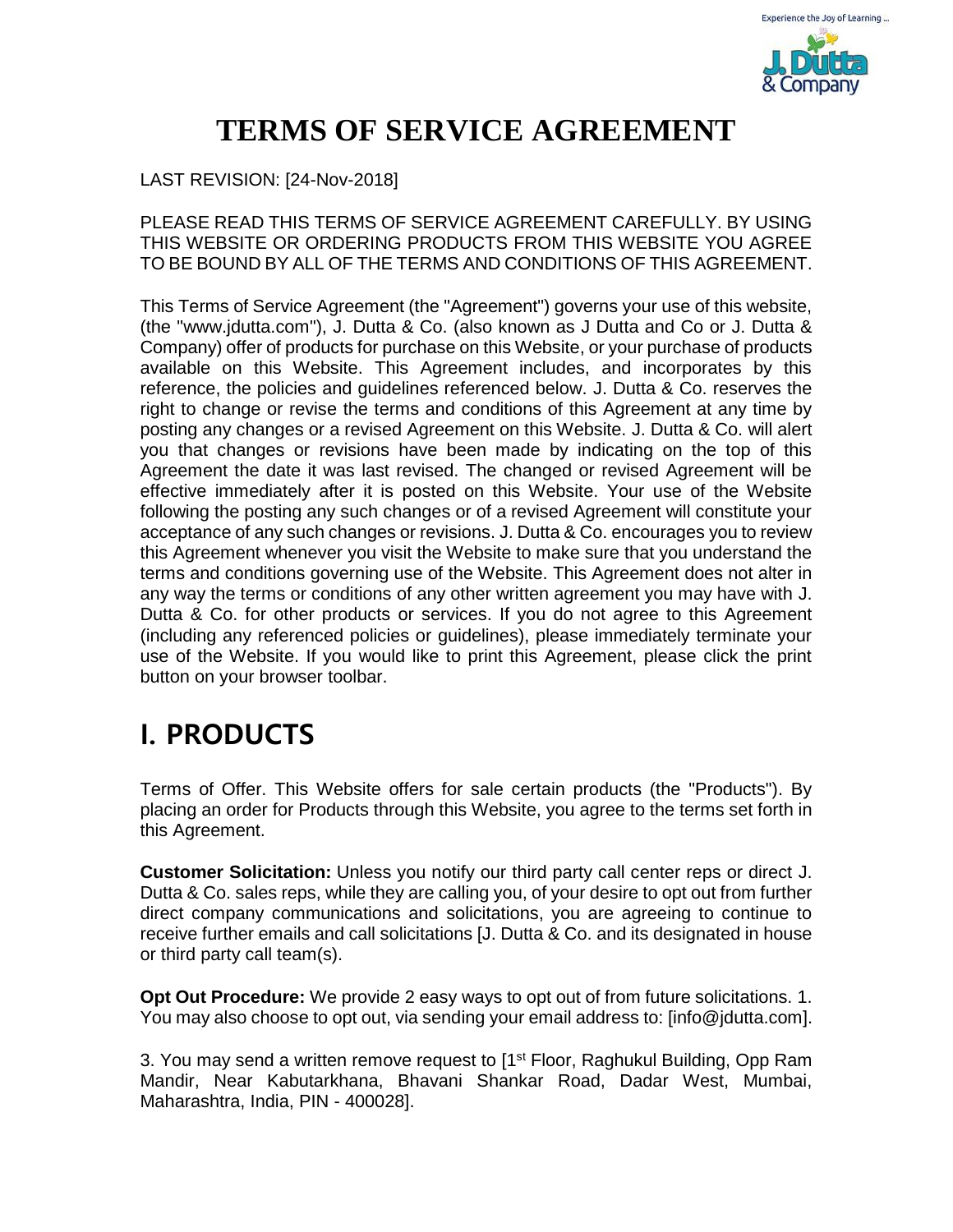

Proprietary Rights. J. Dutta & Co. has proprietary rights and trade secrets in the Products. You may not copy, reproduce, resell or redistribute any Product manufactured and/or distributed by J. Dutta & Co. J. Dutta & Co. also has rights to all trademarks and trade dress and specific layouts of this webpage, including calls to action, text placement, images and other information.

Goods and Services Tax (GST). If you purchase any Products, you will be responsible for paying any applicable GST and/or any other taxes as applicable.

#### **II. WEBSITE**

Content; Intellectual Property; Third Party Links. In addition to making Products available, this Website also offers information and marketing materials. This Website also offers information, both directly and through indirect links to third-party websites. J. Dutta & Co. does not always create the information offered on this Website; instead the information is often gathered from other sources. To the extent that J. Dutta & Co. does create the content on this Website, such content is protected by intellectual property laws of the India, foreign nations, and international bodies. Unauthorized use of the material may violate copyright, trademark, and/or other laws. You acknowledge that your use of the content on this Website is for personal, noncommercial use. Any links to third-party websites are provided solely as a convenience to you. J. Dutta & Co. does not endorse the contents on any such third-party websites. J. Dutta & Co. is not responsible for the content of or any damage that may result from your access to or reliance on these third-party websites. If you link to third-party websites, you do so at your own risk.

Use of Website; J. Dutta & Co. is not responsible for any damages resulting from use of this website by anyone. You will not use the Website for illegal purposes. You will (1) abide by all applicable local, state, national, and international laws and regulations in your use of the Website (including laws regarding intellectual property), (2) not interfere with or disrupt the use and enjoyment of the Website by other users, (3) not resell material on the Website, (4) not engage, directly or indirectly, in transmission of "spam", chain letters, junk mail or any other type of unsolicited communication, and (5) not defame, harass, abuse, or disrupt other users of the Website

License. By using this Website, you are granted a limited, non-exclusive, nontransferable right to use the content and materials on the Website in connection with your normal, noncommercial, use of the Website. You may not copy, reproduce, transmit, distribute, or create derivative works of such content or information without express written authorization from J. Dutta & Co. or the applicable third party (if third party content is at issue).

Posting. By posting, storing, or transmitting any content on the Website, you hereby grant J. Dutta & Co. a perpetual, worldwide, non-exclusive, royalty-free, assignable, right and license to use, copy, display, perform, create derivative works from, distribute, have distributed, transmit and assign such content in any form, in all media now known or hereinafter created, anywhere in the world. J. Dutta & Co. does not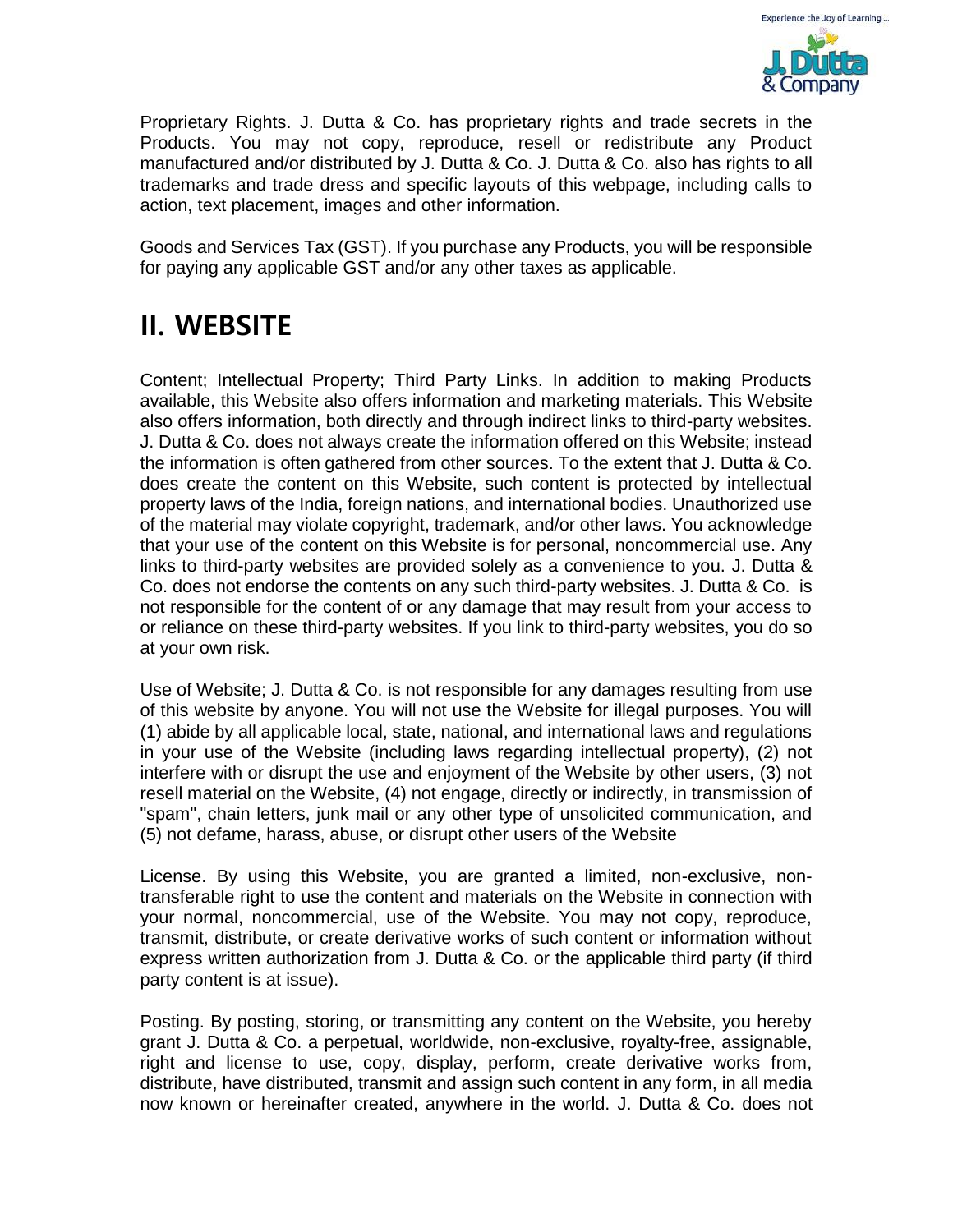

have the ability to control the nature of the user-generated content offered through the Website. You are solely responsible for your interactions with other users of the Website and any content you post. J. Dutta & Co. is not liable for any damage or harm resulting from any posts by or interactions between users. J. Dutta & Co. reserves the right, but has no obligation, to monitor interactions between and among users of the Website and to remove any content J. Dutta & Co. deems objectionable, in J. Dutta & Co.'s sole discretion.

#### **III. DISCLAIMER OF WARRANTIES**

YOUR USE OF THIS WEBSITE AND/OR PRODUCTS ARE AT YOUR SOLE RISK. THE WEBSITE AND PRODUCTS ARE OFFERED ON AN "AS IS" AND "AS AVAILABLE" BASIS. J. Dutta & Co. EXPRESSLY DISCLAIMS ALL WARRANTIES OF ANY KIND, WHETHER EXPRESS OR IMPLIED, INCLUDING, BUT NOT LIMITED TO, IMPLIED WARRANTIES OF MERCHANTABILITY, FITNESS FOR A PARTICULAR PURPOSE AND NON-INFRINGEMENT WITH RESPECT TO THE PRODUCTS OR WEBSITE CONTENT, OR ANY RELIANCE UPON OR USE OF THE WEBSITE CONTENT OR PRODUCTS. ("PRODUCTS" INCLUDE TRIAL PRODUCTS.)

WITHOUT LIMITING THE GENERALITY OF THE FOREGOING, J. Dutta & Co. MAKES NO WARRANTY:

THAT THE INFORMATION PROVIDED ON THIS WEBSITE IS ACCURATE, RELIABLE, COMPLETE, OR TIMELY.

THAT THE LINKS TO THIRD-PARTY WEBSITES ARE TO INFORMATION THAT IS ACCURATE, RELIABLE, COMPLETE, OR TIMELY.

NO ADVICE OR INFORMATION, WHETHER ORAL OR WRITTEN, OBTAINED BY YOU FROM THIS WEBSITE WILL CREATE ANY WARRANTY NOT EXPRESSLY STATED HEREIN.

AS TO THE RESULTS THAT MAY BE OBTAINED FROM THE USE OF THE PRODUCTS OR THAT DEFECTS IN PRODUCTS WILL BE CORRECTED.

REGARDING ANY PRODUCTS PURCHASED OR OBTAINED THROUGH THE WEBSITE.

SOME JURISDICTIONS DO NOT ALLOW THE EXCLUSION OF CERTAIN WARRANTIES, SO SOME OF THE ABOVE EXCLUSIONS MAY NOT APPLY TO YOU.

## **IV. LIMITATION OF LIABILITY**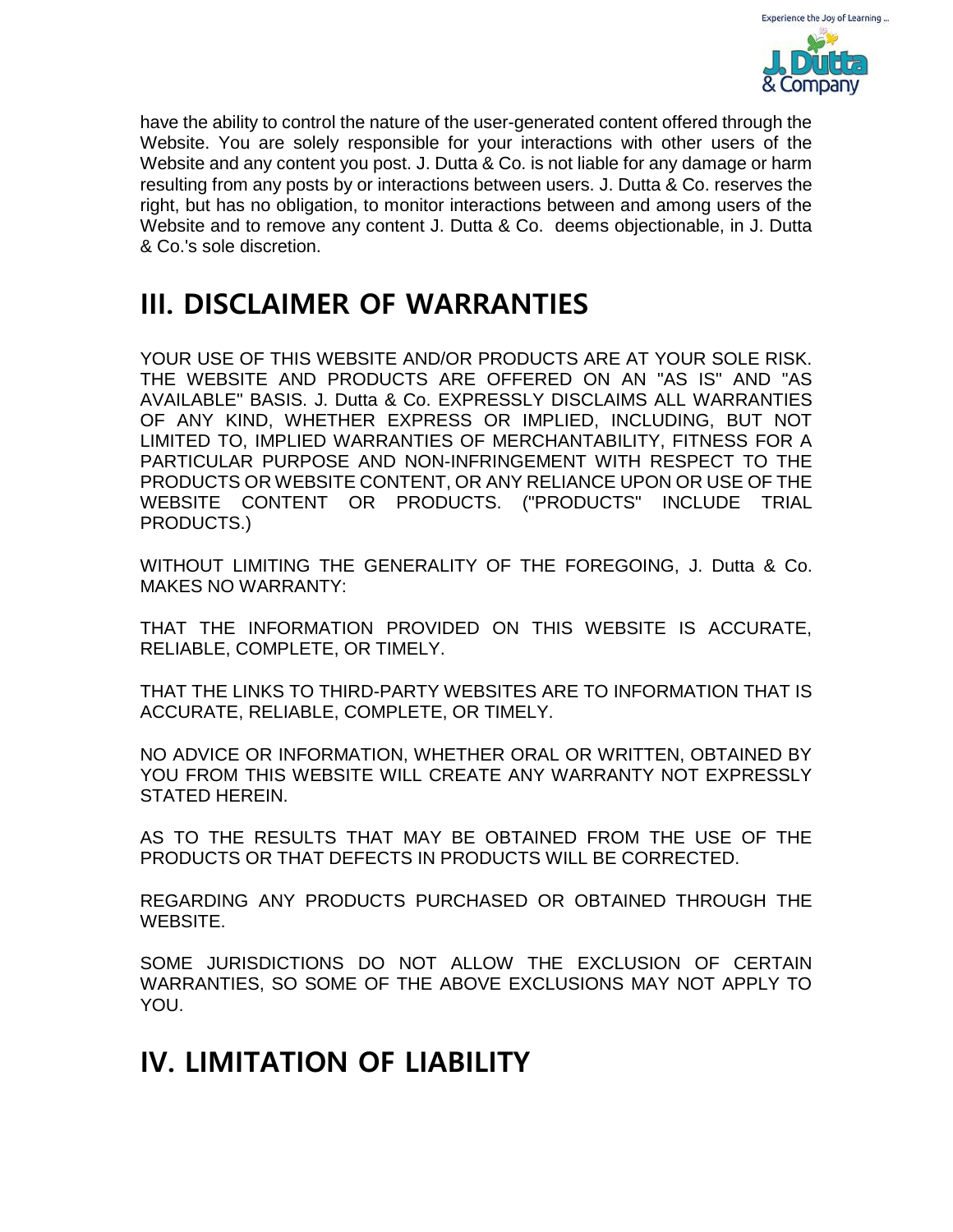

J. Dutta & Co. ENTIRE LIABILITY, AND YOUR EXCLUSIVE REMEDY, IN LAW, IN EQUITY, OR OTHWERWISE, WITH RESPECT TO THE WEBSITE CONTENT AND PRODUCTS AND/OR FOR ANY BREACH OF THIS AGREEMENT IS SOLELY LIMITED TO THE AMOUNT YOU PAID, LESS SHIPPING AND HANDLING, FOR PRODUCTS PURCHASED VIA THE WEBSITE.

J. Dutta & Co. WILL NOT BE LIABLE FOR ANY DIRECT, INDIRECT, INCIDENTAL, SPECIAL OR CONSEQUENTIAL DAMAGES IN CONNECTION WITH THIS AGREEMENT OR THE PRODUCTS IN ANY MANNER, INCLUDING LIABILITIES RESULTING FROM (1) THE USE OR THE INABILITY TO USE THE WEBSITE CONTENT OR PRODUCTS; (2) THE COST OF PROCURING SUBSTITUTE PRODUCTS OR CONTENT; (3) ANY PRODUCTS PURCHASED OR OBTAINED OR TRANSACTIONS ENTERED INTO THROUGH THE WEBSITE; OR (4) ANY LOST PROFITS YOU ALLEGE.

SOME JURISDICTIONS DO NOT ALLOW THE LIMITATION OR EXCLUSION OF LIABILITY FOR INCIDENTAL OR CONSEQUENTIAL DAMAGES SO SOME OF THE ABOVE LIMITATIONS MAY NOT APPLY TO YOU.

## **V. INDEMNIFICATION**

You will release, indemnify, defend and hold harmless J. Dutta & Co., and any of its owner, owner of the domain name (jdutta.com), contractors, agents, employees, officers, directors, shareholders, affiliates and assigns from all liabilities, claims, damages, costs and expenses, including reasonable attorneys' fees and expenses, of third parties relating to or arising out of (1) this Agreement or the breach of your warranties, representations and obligations under this Agreement; (2) the Website content or your use of the Website content; (3) the Products or your use of the Products (including Trial Products); (4) any intellectual property or other proprietary right of any person or entity; (5) your violation of any provision of this Agreement; or (6) any information or data you supplied to J. Dutta & Co.. When J. Dutta & Co. is threatened with suit or sued by a third party, J. Dutta & Co. may seek written assurances from you concerning your promise to indemnify J. Dutta & Co.; your failure to provide such assurances may be considered by J. Dutta & Co. to be a material breach of this Agreement. J. Dutta & Co. will have the right to participate in any defense by you of a third-party claim related to your use of any of the Website content or Products, with counsel of J. Dutta & Co. choice at its expense. J. Dutta & Co. will reasonably cooperate in any defense by you of a third-party claim at your request and expense. You will have sole responsibility to defend J. Dutta & Co. against any claim, but you must receive J. Dutta & Co. prior written consent regarding any related settlement. The terms of this provision will survive any termination or cancellation of this Agreement or your use of the Website or Products.

# **VI. PRIVACY**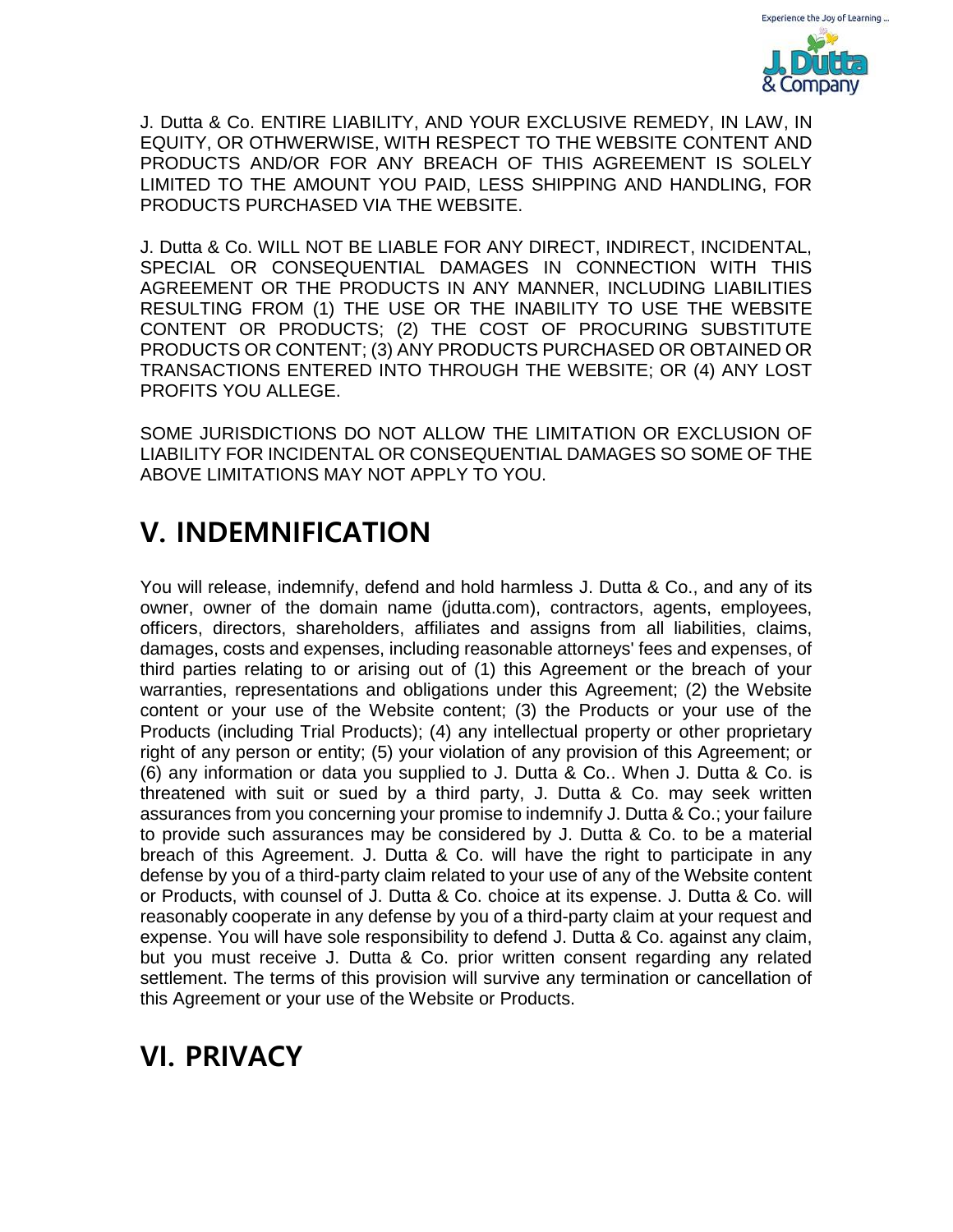

J. Dutta & Co. believes strongly in protecting user privacy and providing you with notice of J. Dutta & Co.'s use of data. Please refer to J. Dutta & Co. privacy policy, incorporated by reference herein, that is posted on the Website.

#### **VI. AGREEMENT TO BE BOUND**

By using this Website or ordering Products, you acknowledge that you have read and agree to be bound by this Agreement and all terms and conditions on this Website.

## **VIII. GENERAL**

Force Majeure. J. Dutta & Co. will not be deemed in default hereunder or held responsible for any cessation, interruption or delay in the performance of its obligations hereunder due to earthquake, flood, fire, storm, natural disaster, act of God, war, terrorism, armed conflict, labor strike, lockout, or boycott.

Cessation of Operation. J. Dutta & Co. may at any time, in its sole discretion and without advance notice to you, cease operation of the Website and distribution of the Products.

Entire Agreement. This Agreement comprises the entire agreement between you and J. Dutta & Co. and supersedes any prior agreements pertaining to the subject matter contained herein.

Effect of Waiver. The failure of J. Dutta & Co. to exercise or enforce any right or provision of this Agreement will not constitute a waiver of such right or provision. If any provision of this Agreement is found by a court of competent jurisdiction to be invalid, the parties nevertheless agree that the court should endeavor to give effect to the parties' intentions as reflected in the provision, and the other provisions of this Agreement remain in full force and effect.

Governing Law; Mumbai. This Website originates from the Thane, Maharashtra. This Agreement will be governed by the laws of the India without regard to its conflict of law principles to the contrary. Neither you nor J. Dutta & Co. will commence or prosecute any suit, proceeding or claim to enforce the provisions of this Agreement, to recover damages for breach of or default of this Agreement, or otherwise arising under or by reason of this Agreement, other than in courts located in Thane. By using this Website or ordering Products, you consent to the jurisdiction and venue of such courts in connection with any action, suit, proceeding or claim arising under or by reason of this Agreement. You hereby waive any right to trial by jury arising out of this Agreement and any related documents.

Statute of Limitation. You agree that regardless of any statute or law to the contrary, any claim or cause of action arising out of or related to use of the Website or Products